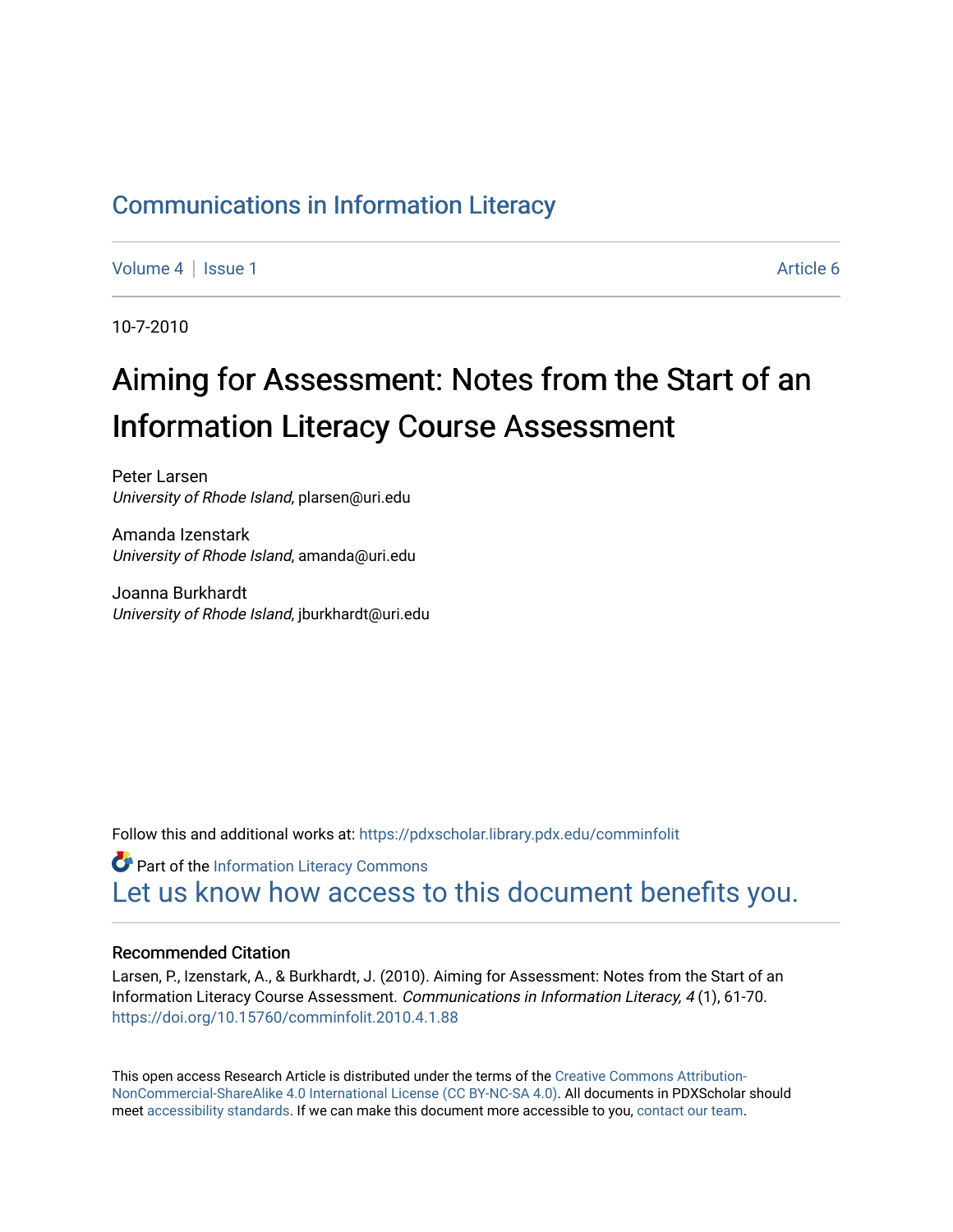# Communications in INFORMATION LITERACY

Volume 4, Issue 1, 2010

[ARTICLE]

# AIMING FOR ASSESSMENT

Notes from the Start of an Information Literacy Course Assessment

> Peter Larsen *University of Rhode Island*

> Amanda Izenstark *University of Rhode Island*

> Joanna Burkhardt *University of Rhode Island*

ABSTRACT

To provide systematic assessment of a 3-credit, full-semester information literacy course at the University of Rhode Island, the library instruction faculty adapted the Bay Area Community College Information Competency Proficiency Exam to determine how well the students learned the material taught in the course and how well that material reflected the ACRL Information Literacy Competency Standards for Higher Education.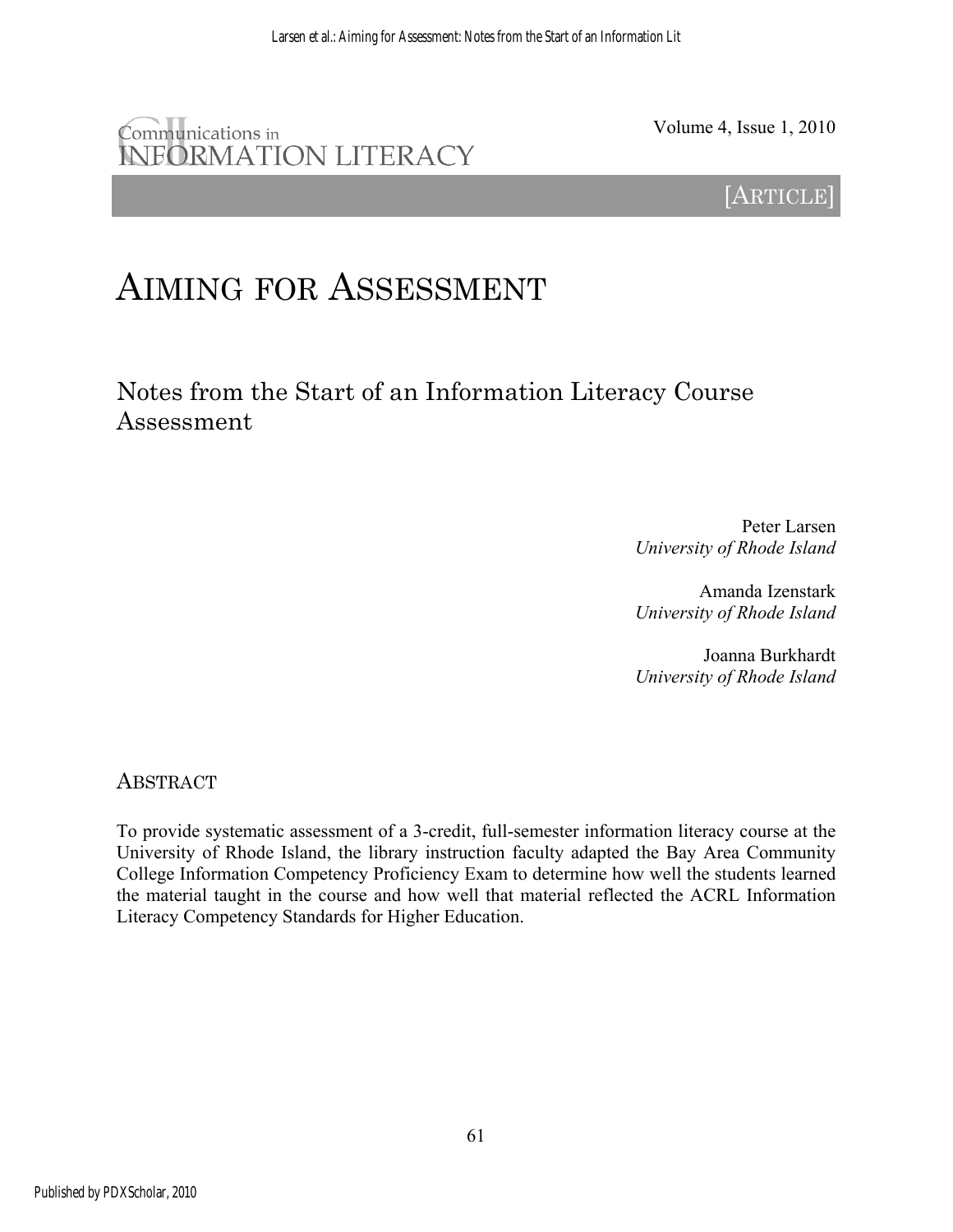# **INTRODUCTION**

Over the past decade, most institutions of higher education have adopted information literacy (IL) as a goal for their students. There are a great many ways to satisfy this goal—online tutorials, workshops, information literacy-focused courses, bibliographic instruction sessions embedded in non-library courses (often Composition and Writing courses for general education goals), training non-librarians to provide information literacy skills as part of their courses,and more approaches are no doubt being developed. At the University of Rhode Island (URI), faculty librarians have taken a leadership role in providing instruction to meet that goal. In addition to a substantial general program offering two 1 hour library sessions to all incoming freshmen and broad subject-specific library instruction, the library faculty have created online tutorials, a subject-focused undergraduate, 1-credit information literacy course offered as a supplement to other courses (LIB 140), a graduate course on library research in the biological sciences (BIO 508/LIB 508), and a 3-credit course in general information literacy and library research methods (LIB 120). As the URI libraries' information literacy program has matured, faculty librarians realized the need for assessment to establish the value and effectiveness of the program and to gather data for planning for growth and future development. While assessment projects are underway for all facets of the information literacy program at URI, this paper concentrates on the assessment of LIB120.

# *Background on LIB120: Introduction to Information Literacy*

As previously mentioned, LIB120 is a 3 credit, full semester course offered by the libraries of URI. The program began in 1999, when Mary McDonald and Joanna Burkhardt offered a single section of the nascent course, teaching 10 students. Over the following decade, it grew to a regular semester offering of 7 to 8 sections of 25 students each, plus 1 to 2 sections in the summer semester (offered as a distance education class via WebCT). Recently, another 2 face-to-face sections serving the university's Talent Development Summer Pre-Matriculation Program have been launched in the summer semesters as well.

The course covers research techniques, focusing heavily on library resource use but also addressing the web and non-scholarly research needs. It also deals with information issues, including plagiarism, copyright, and freedom of information. Most sections of the course are populated by a mix of students both in terms of year in school and major. However, most years a few of the sections are heavily populated with students of a single major (for example, nursing strongly encourages its students to take the course), and the examples and exercises are modified slightly to address the specific information needs of the students.

### *The Decision for a Large-Scale Assessment Project*

As the course developed over its first few "experimental' semesters into a mature form, faculty librarians wanted to assess it beyond the standard university-level Student Evaluation of Teaching (SET) forms distributed to every URI class at the end of each semester. By 2001, most of the sections had adopted a more detailed assessment tool produced by URI's Instructional Development Program (IDP), which generated a fuller image of student satisfaction than the standardized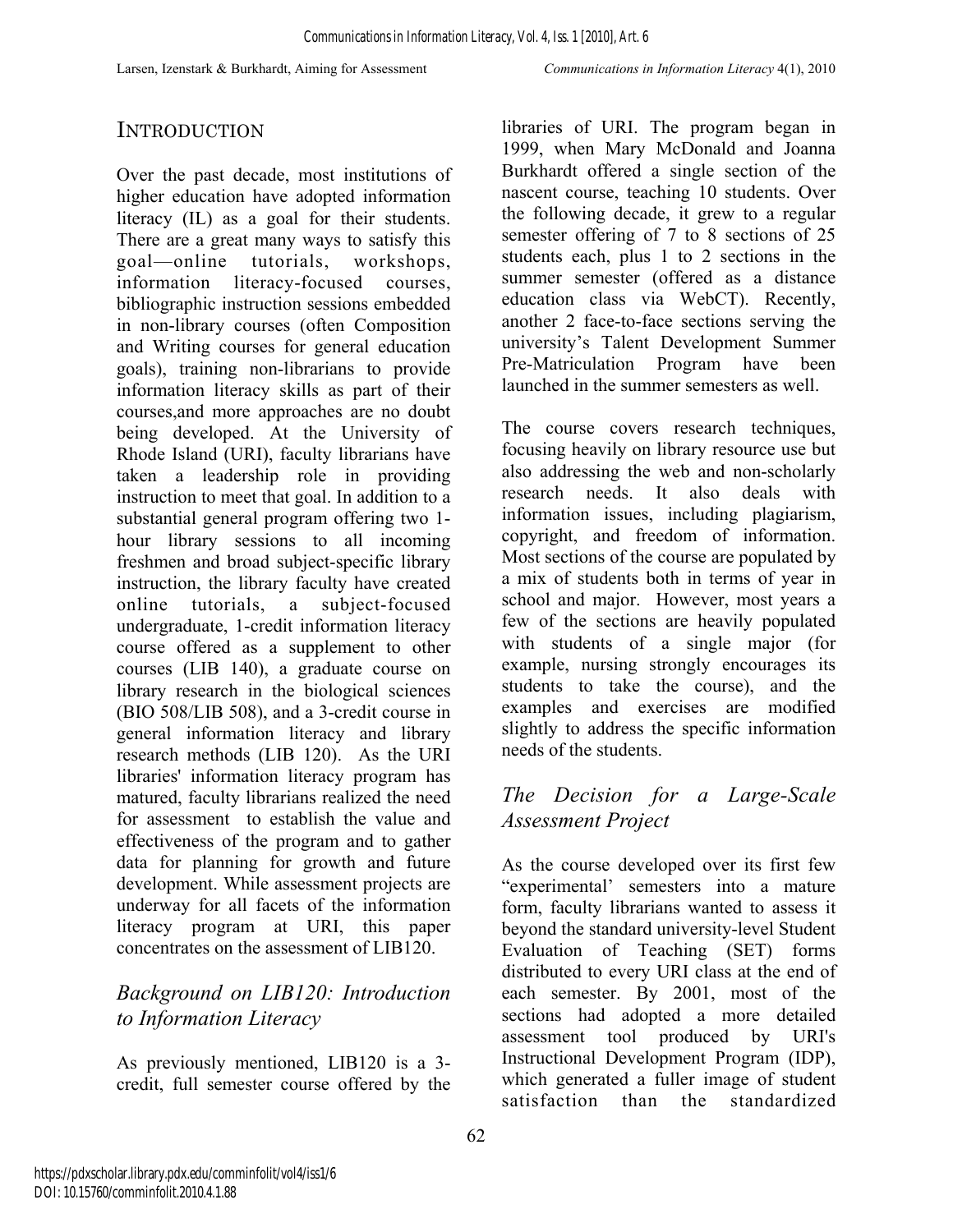SETs. This tool, while extremely useful, lacked a way to gauge specific learning outcomes in a rigorous manner. The instructors had a good sense of how the students felt about the course, but they lacked solid data on whether the students were learning the lessons the course intended to teach. Between 1999 and 2004, faculty used pre- and post-testing in some sections to attempt to gauge student learning outcomes in a comprehensive way. These results were useful locally, but a lack of uniform administration of the tests across the sections limited their usefulness overall. Subsequent sessions of a single section could be compared, but sections could not be easily compared with each other, much less against a national picture. An additional issue involved uniformity of section content. Over the decade of development, 15 instructors taught approximately 2000 students in more than 90 sections of the course. Instructors modified the syllabus to support their individual teaching styles, and, while these modifications produced effective lessons and clever and engaging assignments, by 2005 it was time to bring the sections back to a uniform syllabus. A course-wide assessment project seemed like a natural part of that effort.

### *Why Assess?*

There were a number of clear reasons why LIB120 needed rigorous assessment. First, the Association of College and Research Libraries (ACRL) Information Literacy Competency Standards [http://www.ala.org/  $a$  l  $a$  /  $a$  c r l  $\frac{1}{a}$  c r l s t a n d a r d s  $\frac{1}{a}$ informationliteracycompetency.cfm] make up the backbone of the URI General Libraries' Information Literacy Plan [http:// www.uri.edu/library/instruction\_services/ infolitplan.html]. An assessment tool that also mapped to those standards would go a long way toward demonstrating that LIB120

was meeting the goals of the Information Literacy Plan. Second, establishing a standardized syllabus was a primary goal, and a standardized assessment tool would help with that. Third, United States higher education is keenly interested in assessment, and URI is no exception. By selecting and administering an assessment tool early, the program could proactively explore an area of national interest and also have the freedom to select and develop a tool that fully met the needs of the program, rather than waiting for the university to mandate a more standardized tool less useful for the specific needs of LIB120. Fourth, because the university was undergoing its decennial accreditation process under the New England Association of Schools and Colleges (NEASC) during 2007, the university urgently needed data to evaluate the libraries' contributions to the university. Last, but most definitely not least, the genuine desire for continual improvement of the course required assessment data to clarify decisions and identify areas of strength and weakness.

# LITERATURE REVIEW

A review of the literature reveals no similar projects. Few colleges or universities have credit-bearing, standalone information literacy courses, and, as of the writing of this article, no articles have been published on the topic of using a standardized exam to assess student learning in these courses. While not an exhaustive review, what follows are examples of IL assessment efforts.

Assessment is by no means a new topic, however. A broad overview of assessment is provided in a paper presented at the ACRL conference in 1997, "Assessment of Information Literacy: Lessons from the Higher Education Assessment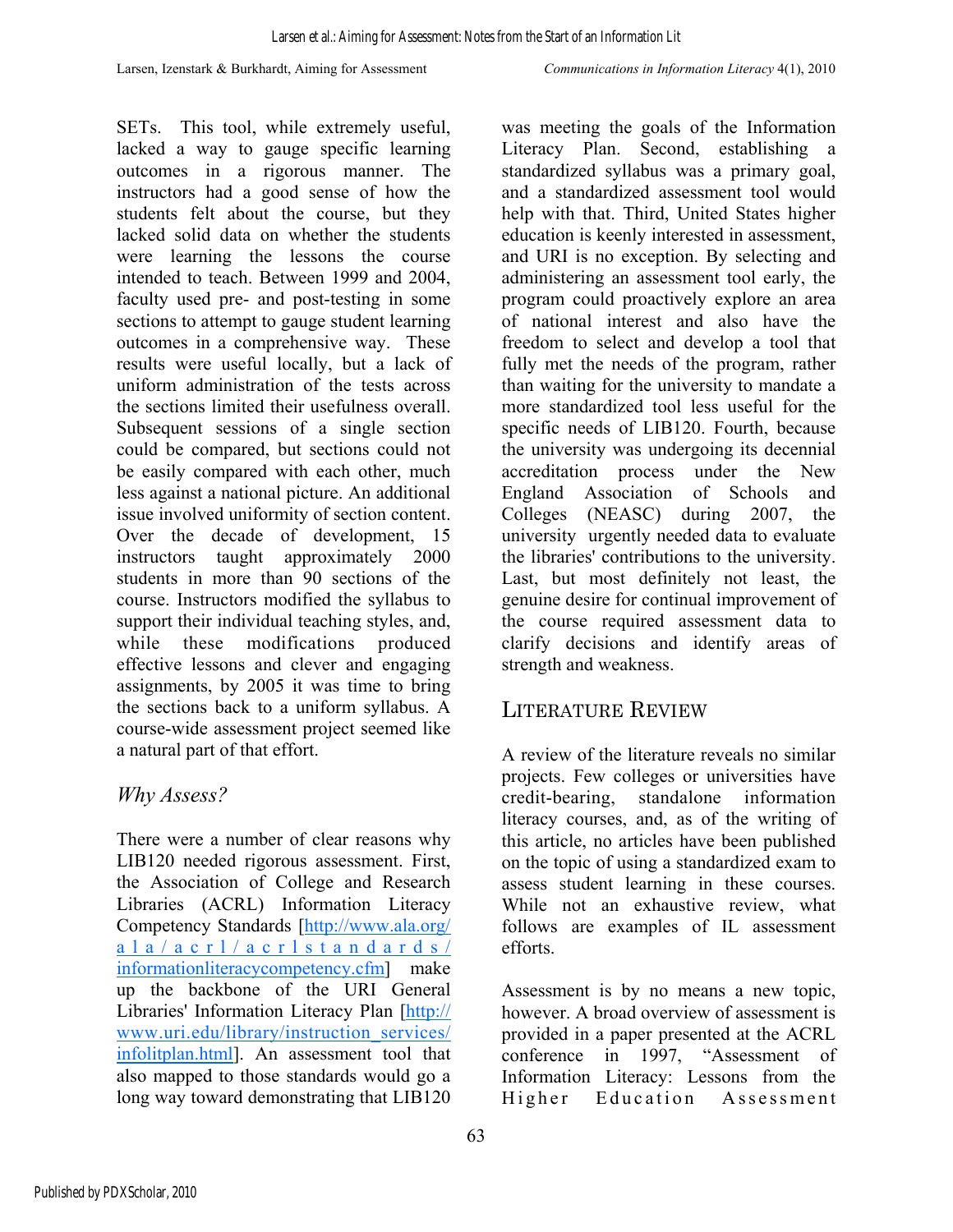Movement" (Pausch & Popp, 1997). Bonnie Gratch Lindauer's article "The Three Arenas of Information Literacy Assessment" discusses the overlap and relationship among the learning environment, information literacy program components, and student learning outcomes when considering methods of assessment (2004).

Assessment can take any of a variety of forms: bibliographic analysis, rubrics, portfolios, surveys, pre- and post-tests, and/ or exams. Analysis of student bibliographies has long been used to assess students' information literacy skills. In one such instance, Karen Hovde (2000) reported on the use of bibliographic analysis of freshmen research papers to assess the effectiveness of library instruction.

One recent study discusses the development and implementation of a writing assignment rubric based on the ACRL Information Literacy Standards (Knight, 2006), while another examines the use of a rubric in more specialized IL instruction for graduate students in chemistry (Emmett & Emde, 2007).

The use of portfolios for assessment is described in a small case study by Valerie Sonley, Denise Turner, Sue Myer and Yvonne Cotton (2007). A "Paper Trail" portfolio including assignments and emphasizing reflection was successfully introduced as an assessment tool in an information literacy and communication course at State University of New York (SUNY) Brockport (Nutefall, 2004). (The Paper Trail portfolio project has long been an assessment tool for LIB120.) In an effort to utilize authentic IL assessment methods, librarians at Washington State University Vancouver developed rubrics used to evaluate students' electronic

portfolios (Diller & Phelps, 2008).

Surveys and questionnaires have been used, alone or in conjunction with other tools. A 1996 article revealed results of a survey administered at Kent State University (Kunkel, Weaver & Cook, 1996). At Concordia College, librarians used both bibliographic analysis and questionnaires about use of specific library resources to assess student learning (Flaspohler, 2003). Librarians at Cornell University combined surveys, a pre-test, and gap-measure assessment to elicit more valuable data (Tancheva, Andrews & Steinhart, 2007).

Pre- and post-tests may be used as standalone tools or as part of a larger assessment. Researchers at East Carolina University successfully used the same 40 questions as both a pre-test and a final exam to assess student learning in a 1-credit course (Langley 1987). More recently at Central Missouri State University, an anonymous and optional pre-test was used to acquire an initial snapshot of student information literacy skills in a credit course. The same questions were incorporated in the course's larger comprehensive final exam, providing some data regarding how students' skills had changed over the course of the semester (Lawson, 1999).

A number of standardized tools have been developed for IL assessment. The iSkills test started as the ICT Literacy Assessment, and Stephanie Sterling Braseley's article "Building and Using a Tool to Assess Info and Tech Literacy" (2006) provides an overview of the development and implementation of the test. Katz (2007) provides an update and some analysis of the test's implementation and results. While the iSkills test assesses both IL and technology competency, James Madison University developed a test to solely assess information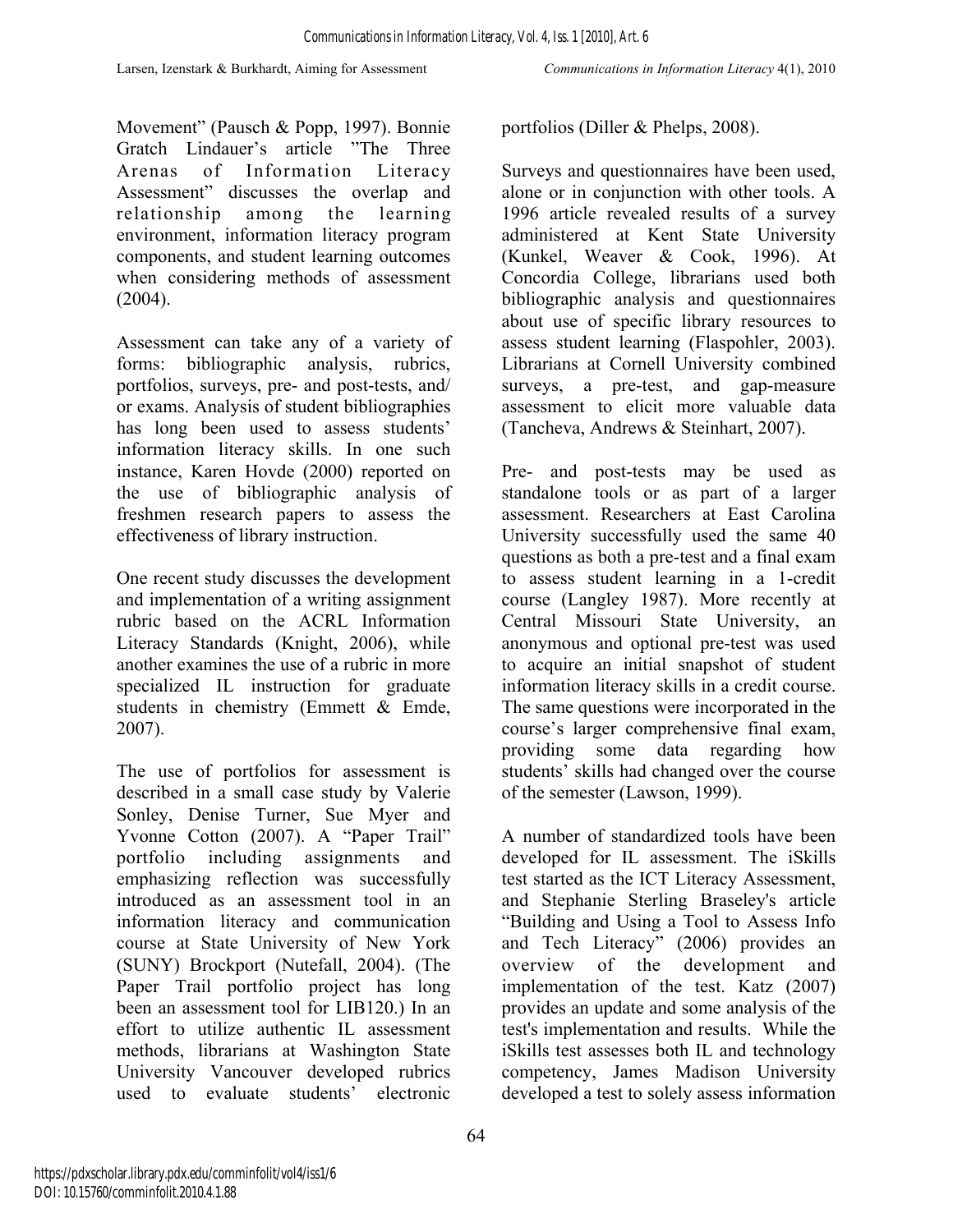Larsen, Izenstark & Burkhardt, Aiming for Assessment *Communications in Information Literacy* 4(1), 2010

literacy based on the ACRL standards (Cameron, 2007). Project SAILS was developed out of a need for a standardized, valid, and reliable tool to measure information literacy at Kent State University (Blixrud, 2007), and the Bay Area Community Colleges Information Competency Assessment Project was developed out of a need to allow students to show information competency in lieu of taking a required course (Smalley, 2004). (previous text not a sentence as written.) Florida Community College requires that students demonstrate information literacy competency by completing standardized computer-based modules, with or without taking an information literacy course (Florida Community College, n.d.).

Finally, Teresa Y. Neely's *Information Literacy Assessment: Standards-based Tools and Assignments* (2006) lists the aforementioned Bay Area Community Colleges Assessment Project and Radcliff et al.'s *A Practical Guide to Information Literacy Assessment for Academic Librarians* (2007) as information literacy survey instruments. In the book, Neely's goes provides an overview of assessment techniques and their potential uses, along with explanations how to analyze and use data gleaned from assessment tools.

### *Assessment Instruments*

After exploring the option of designing an instrument, the instructors decided that a field tested, regional or national test instrument was required to not only identify the URI program's student learning outcomes but also to compare those outcomes to those of other students at other institutions. Additionally, such an instrument would reduce the chance of design error and ensure accurate results. After initial investigation, three instruments

seemed most appropriate: the Educational Testing Service's (ETS) *ICT Literacy Assessment Test*, *Project SAILS,* and the *Bay Area Community College Information Competency Proficiency Exam* (BACC). The ETS instrument (now called *iSkills*) had the advantages of professional support (ETS administers many nationally recognized tests including the GREs and the SATs), a national range for comparison purposes, and longitudinal support. Its disadvantages included significant cost, a focus on undergraduates near graduation, rather than on the incoming students that make up the bulk of LIB120's enrollment, and an emphasis on computer and technology skills, rather than on information literacy concepts. *Project SAILS*, created by Kent State and the Association of Research Libraries (ARL) was more in tune with the ACRL standards but had been put on a 1 year hiatus just before the URI project started. The last instrument, created by a cooperative group of California Community Colleges, turned out to be nearly ideal. It was "open source," mapped directly to the ACRL standards (with the exception of Standard 4, which is already well assessed through the LIB120 grading criteria), and offered both national relevance and the opportunity for customization. Instructors chose the BACC instrument for a pilot project in the fall semester 2006.

# METHODOLOGY

The instructors carefully examined the BACC instrument for appropriateness and applicability. Individual questions were adapted to local needs as necessary (e.g., replacing images to match the catalog used by URI), although the instrument was modified as little as possible to maximize the usefulness of comparing URI data with that of other institutions. After all the questions had been answered, the instrument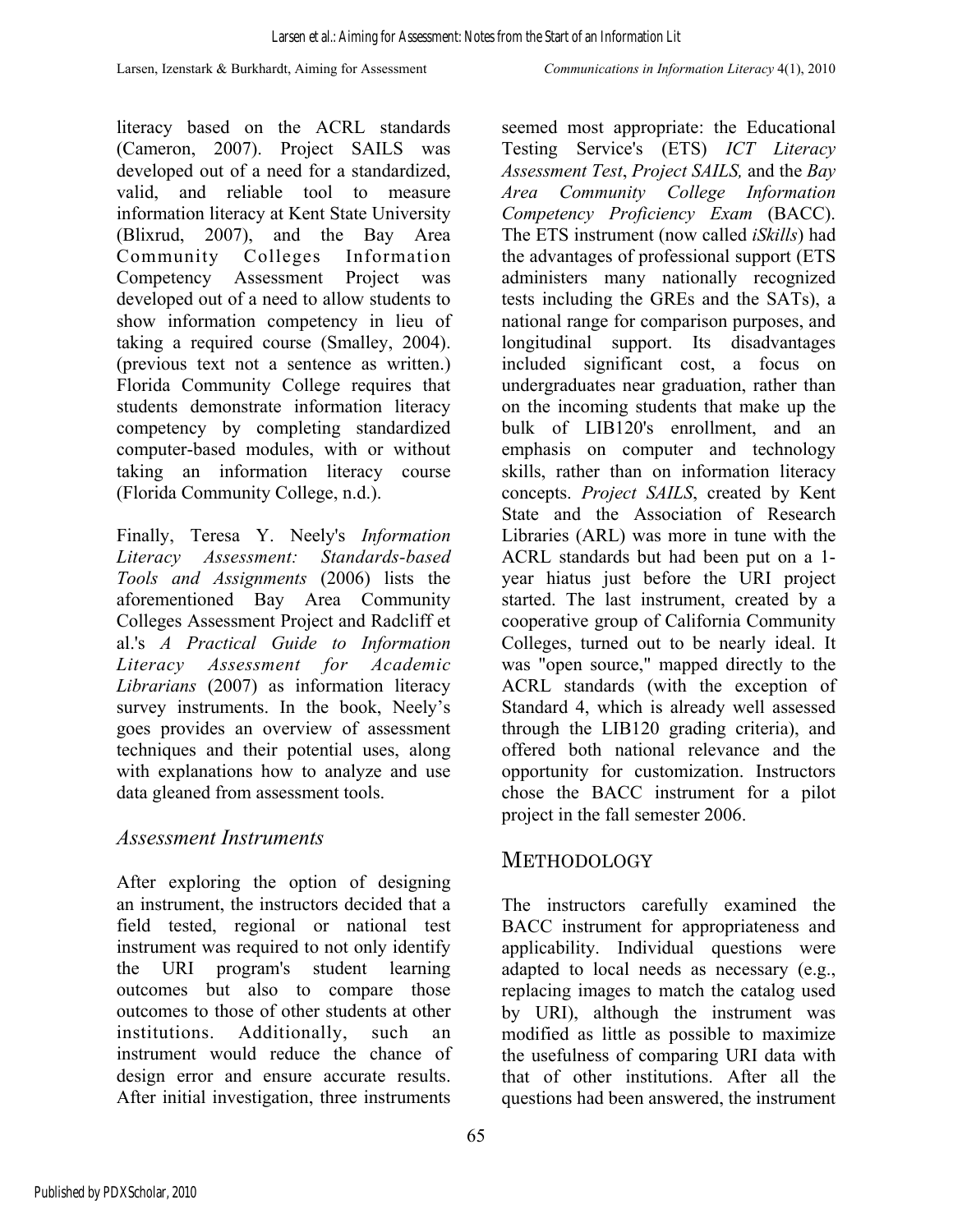was transferred into URI's course management software (WebCT) and reappraised for accuracy and usability. The instructors chose an online delivery system for ease of grading and data collection, as well as allowing students to move back and forth between searching the catalog and other electronic tools and recording their answers. Online delivery also made it possible to directly compare the sections delivered partly or fully online with the "brick and mortar" sections. The instrument was administered as the final exam to all LIB120 students during the standard 3-hour final exam slots. Because of security concerns, rather than using the standard exam times for each session, the course used the common exam slots; and exam sessions were scheduled into the library's three computer labs. Individual instructors graded the exams and forwarded them to a central email address for analysis.

Because this was the first time LIB120 had used an online exam, every effort was made to create redundant systems to ensure a smooth process. The instructors created paper copies of the exam in case of major internet problems, and the library IT staff was standing by to troubleshoot potential access problems. Fortunately, problems were few and easily fixed. A few students who had not used their WebCT accounts had trouble logging on. (To address this problem, the next semester two short WebCT quizzes were built into the syllabus to give the students practice with the exam format and to make sure that they were all able to log on to WebCT before the day of the exam.) A larger problem was the physical scheduling of exam space. Because the common exam slots are used by many multiple-section courses, scheduling conflicts were common. Fortunately, since the sections had to be split between 2 days because the number of students was double

the number of available computers, most students could reschedule for the "other exam day" with no problem. One last problem with the WebCT format was deciding how much of the results to release to students. For example, course management software gives instructors wide latitude in showing total scores, scores on individual questions, correct answers, and instructor comments.. After some debate, the instructors decided to release only the final grade to the students to preserve the exam for use in future semesters.

After assessing the first set of results, the exam was further modified to identify problem questions and fix errors in formatting. "Problem questions" were defined as questions for which at least 50% of the students selected the wrong answer. These questions were re-examined and divided into three categories: questions for which the wording legitimately interfered with the students' ability to correctly answer the question because of differences in terminology or other local issues (these questions were altered); questions insufficiently addressed by the course content (instructors revised content); and questions that students simply failed to answer correctly (these questions were left as is). Since this revision, the exam has remained unchanged except for minor alterations required by the online format. The exam has been used in every section offered in the four fall and spring semesters since fall 2006, and in two of four sections offered during the summer 2007 sessions.

# INITIAL RESULTS

The LIB120 Instructors Group set a benchmark of 70% as a grade showing competency in information literacy. Students took the exam and instructors graded each exam via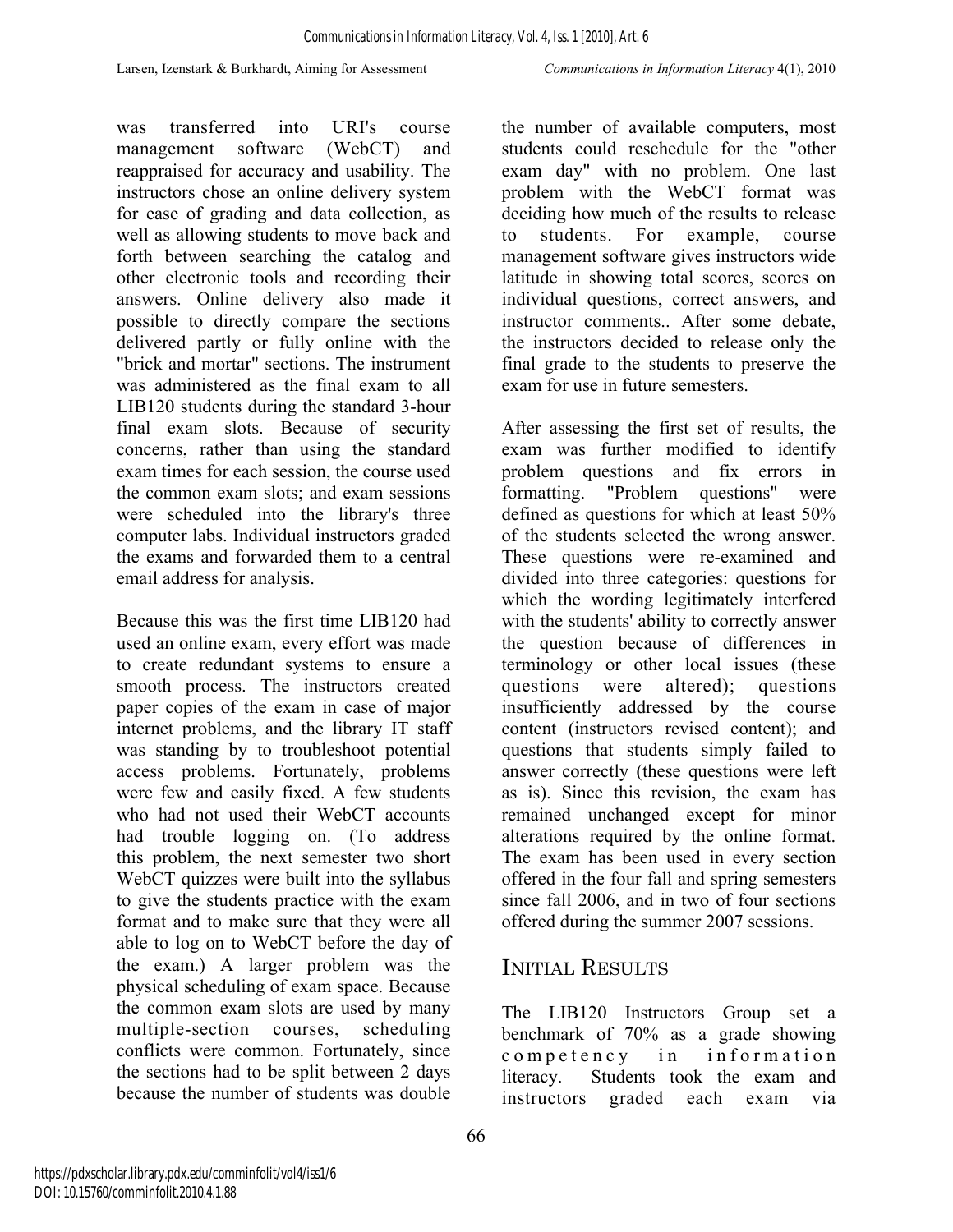Larsen, Izenstark & Burkhardt, Aiming for Assessment *Communications in Information Literacy* 4(1), 2010

WebCT. During the pilot semester, a WebCT feature automatically sent the ungraded exam to an email address when the student selected "finished." Summary statistics for each section, including information about how many students answered each question correctly, were submitted to the email account by each instructor. However, grading for some questions allowed a range of points to be awarded. The exam summary generated by WebCT did not include grading for the questions for which a range of points could be awarded. By the time this error was discovered, the information had been overlaid by the next semester's WebCT course. For the following semesters, exams first were corrected and copied, student names were replaced by the instructors name and a number, and the exams were sent to the test email account for analysis. The average scores for each semester are listed in Table 1.

After the pilot semester in the fall of 2006, the question arose whether a student's year in school might have some bearing on exam performance. Upperclassmen might have more experience with research, which might affect their scores on the exam. They might also have a higher comfort level with college courses in general, reducing anxiety levels and making test-taking less stressful. Freshman students often have a range of challenges in the transition from high school to college (first time away from home, balancing work and school, social adjustment, etc.) that might result in reduced study time and lower test scores. The test score averages by year in school are listed in Table 2.

One benefit of using the Bay Area Community College Information Competency Assessment Instrument is that each question maps to the appropriate ACRL Information Literacy Standard (s). This makes it possible to sort results to see how well students do with respect to each standard, highlighting those standards for which students are excelling or falling down, and indicating areas where teaching may need adjustment (see Table 3).

Finally, with 70% set as a passing score showing competency in information

| TABLE 1 - AVERAGE TEST SCORES PER SEMESTER |          |            |            |                 |                   |  |  |  |
|--------------------------------------------|----------|------------|------------|-----------------|-------------------|--|--|--|
| <b>Average</b><br>Score                    | Fall '06 | Spring '07 | Summer '07 | <b>Fall '07</b> | <b>Spring '08</b> |  |  |  |
|                                            | 75.0     | 80.1       | 858        | 83 2            | 812               |  |  |  |

| TABLE 2 – TEST SCORE AVERAGES BY YEAR IN SCHOOL |            |            |          |                   |  |  |  |  |
|-------------------------------------------------|------------|------------|----------|-------------------|--|--|--|--|
| <b>Average score</b><br>by year in school       | Spring '07 | Summer '07 | Fall '07 | <b>Spring '08</b> |  |  |  |  |
| Freshman                                        | 80.2       | 88.6       | 81.6     | 79.0              |  |  |  |  |
| Sophomore                                       | 80.4       | 73.6       | 83.2     | 80.8              |  |  |  |  |
| <b>Junior</b>                                   | 79.9       | 90.8       | 85.6     | 82.3              |  |  |  |  |
| <b>Senior</b>                                   | 80.9       | 86.5       | 85.6     | 82.8              |  |  |  |  |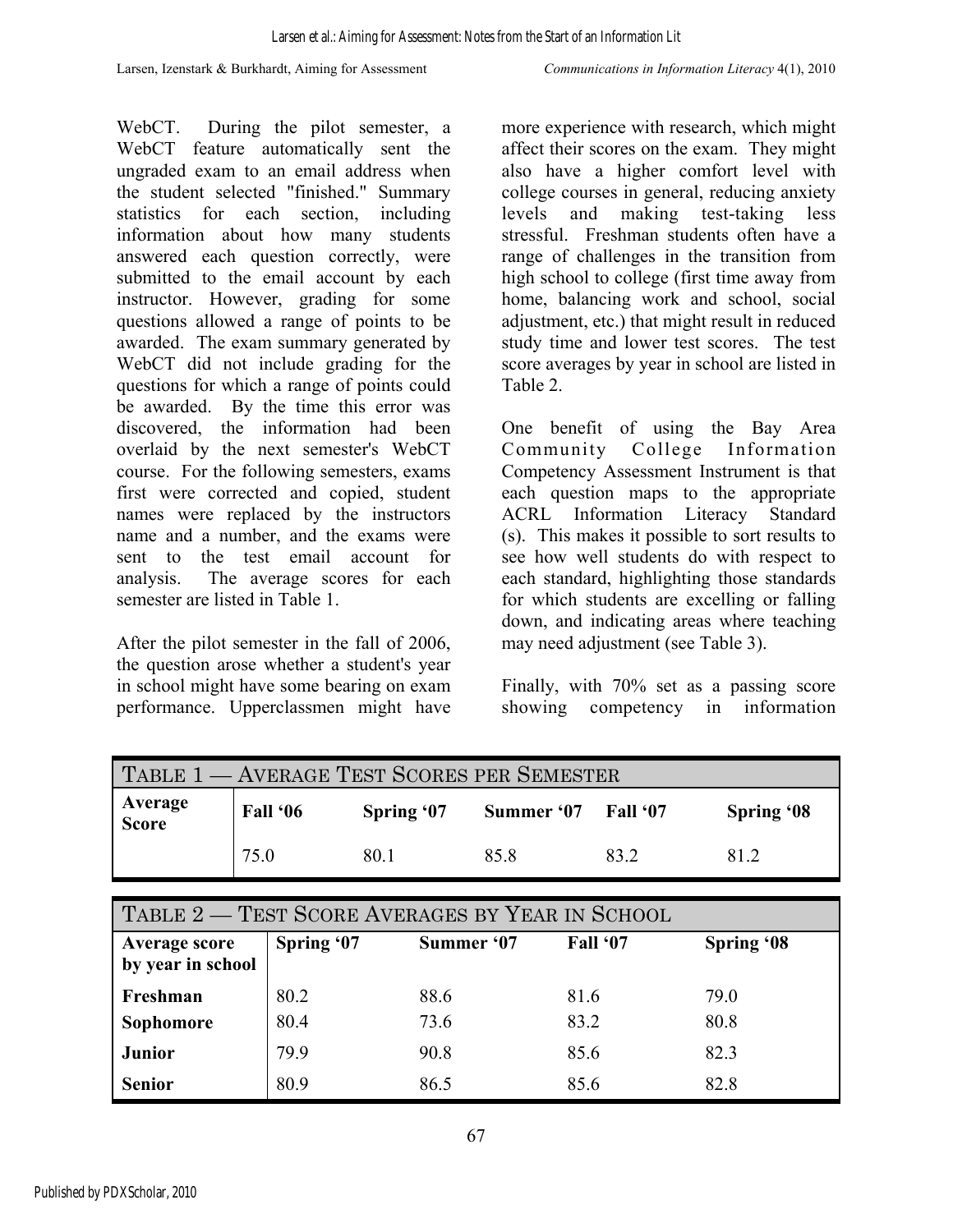literacy, the data revealed that approximately 10% of the students failed to reach this level every semester. Most were freshmen.

### ANALYSIS

This instrument did indeed test students' knowledge, returned some valuable information about what they learned, whether they could apply what they learned in a new situation, and what they did not learn. This allowed the instructors to reexamine the structure of the course and to adjust time allotments and emphasis on problem concepts and skills. Analysis showed that the majority of the students met the 70% grading benchmark set for showing information literacy competency.

Although originally intended to gather data and improve the course, it became apparent that the resulting data reflected more than just what students learned. It also provided data on the test itself. Analysis revealed that students consistently answered some questions incorrectly, prompting further investigation and consideration about the wording of the question and about the presentation of instruction related to the question.

the instructor's group endeavored to determine the root of the problems. For example, questions involving citations were problematic because the WebCT programming was not able to correctly render URLs in MLA citation format. For example, the angle brackets used in MLA format caused WebCT to assume the contents of the brackets were HTML code, resulting in the contents not being displayed. To remedy this, instructors announced at the beginning of the exam that students should not use angle brackets when constructing citations in this instance. For another question asking for the result of a particular Internet search string, it appeared that students simply did not take the time to check that the answer they selected was correct because the point value for the question was too low.

Finally, this assessment tested teaching. The results pointed out to individual instructors the concepts and skills that were difficult for the students and, therefore, those concepts that instructors needed to approach in a new way, devote more time to, and/or emphasize more. The similarity of the results from one section to the next assured the instructors that everyone was providing the course content evenly and that students were achieving approximately the same outcome no matter

| TABLE 3 – TEST SCORE AVERAGES BY ACRL STANDARD |         |           |           |         |           |  |  |  |
|------------------------------------------------|---------|-----------|-----------|---------|-----------|--|--|--|
|                                                | Fall 06 | Spring 07 | Summer 07 | Fall 07 | Spring 08 |  |  |  |
| <b>Standard I</b>                              | 85.9    | 81.7      | 82.6      | 87.6    | 82.3      |  |  |  |
| <b>Standard II</b>                             | 74.9    | 73.4      | 76.3      | 76.7    | 78.8      |  |  |  |
| <b>Standard III</b>                            | 73.3    | 71.2      | 74.3      | 74.0    | 73.7      |  |  |  |
| <b>Standard V</b>                              | 73.5    | 71.4      | 77.8      | 72.3    | 75.8      |  |  |  |

Of the questions that presented problems,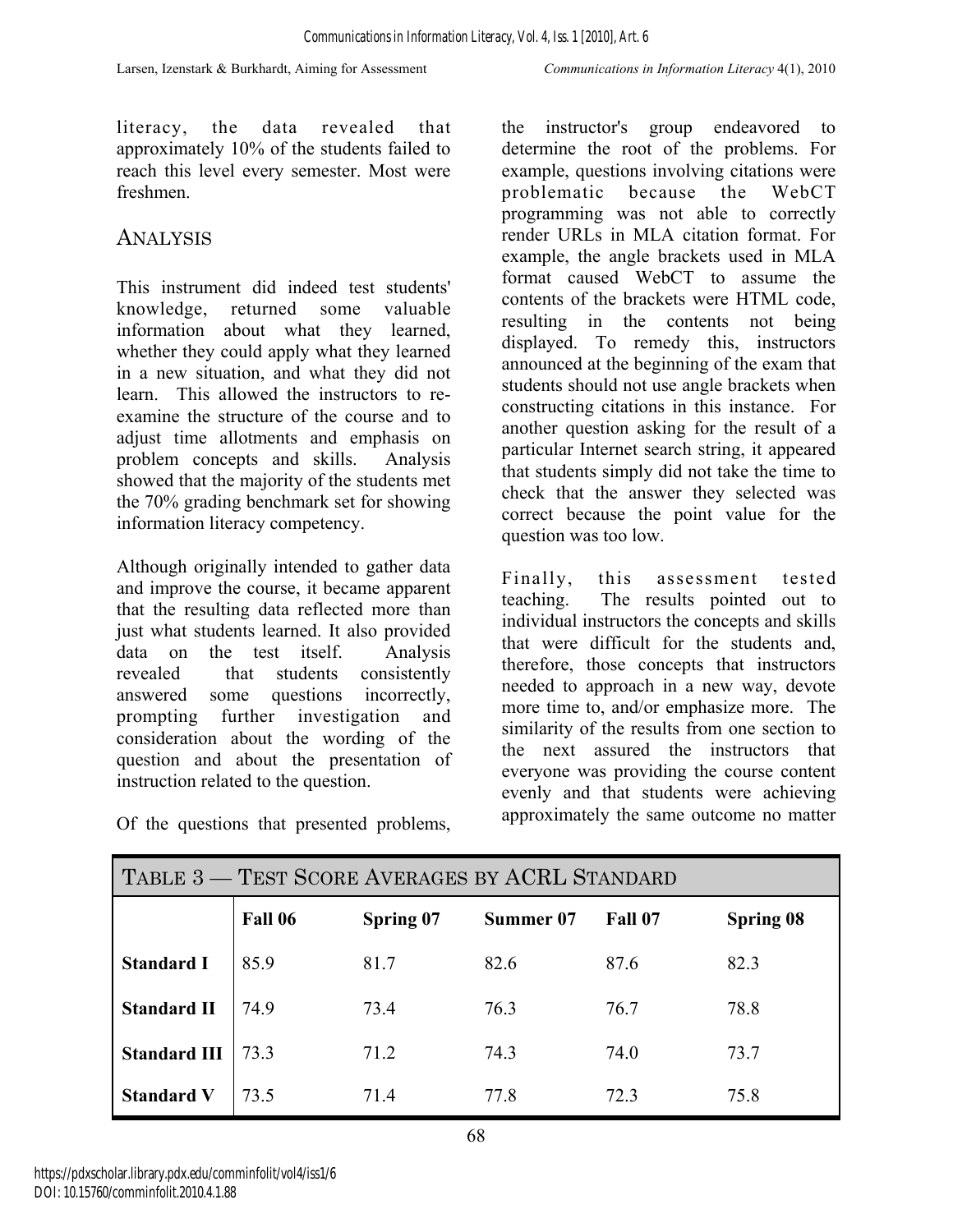who taught their section.

#### *Considerations*

Ultimately, the results show that about 90% of LIB120 students are meeting or exceeding benchmarks for information literacy competency. Some test questions remain problematic and will be examined for possible modification in the near future.

The results also show that some changes are needed in classroom discussion and practice. For example, students still don't pick up on many of the subtleties needed to effectively evaluate web pages. While they looked at individual pages and assessed them in relation to standard evaluation criteria, they were not inclined go beyond the individual pages to uncover the context of the entire web site. This may indicate a need for stronger emphasis on this topic in the classroom.

Other issues to consider relate to the exam questions themselves. While some minimal changes were made to provide locally relevant cues, other questions underwent more significant changes. For example, a question originally devised to determine whether students could make sense of an argument was changed repeatedly in an effort to make the question clearer. Subsequent testing revealed that students still experienced difficulty with the question, so another change has been considered. At what point, however, do these changes compromise the validity of the results?

### *Future Plans*

The exam as assessment has worked well so far. To build a strong baseline of data, library faculty will continue the exam for at least 3 years. At the end of that time (summer 2009), faculty will need to decide whether to continue the project and, if so, whether the instrument needs to be revisited. By that time the exam will have been taken by more than 1000 students, and there is a strong likelihood that "leaks" of the test and/or the correct answers will occur the longer the same exam is used. Because the need for regular assessment is unlikely to go away, university librarians will endeavor to adopt some formal and nationally comparable means of assessing students' achievements in Information Literacy Competency.

#### **CONCLUSION**

As seen from the results, with the exception of the first semester, the grade means have fallen within a fairly narrow and acceptable range. URI faculty librarians were able to demonstrate that LIB120 is indeed teaching the skills identified. The program, therefore, satisfied the administration's questions about teaching effectiveness. As the URI has just completed its decennial NEASC accreditation process, the information was useful on a university-wide scale as well as college- and program-wide scales. The detailed results showed areas of strength and weakness that illuminate ongoing efforts to improve the quality of the course. The assessment value of the instrument is solid.

#### **REFERENCES**

Blixrud, J. C. (2003). Project SAILS: Standardized assessment of information literacy skills. *ARL: A Bimonthly Report on Research Library Issues & Actions,* (230), 18-19.

Brasley, S. S. (2006). Building and using a tool to assess info and tech literacy. *Computers in Libraries, 26*(5), 6-48.

Cameron, L., Wise, S. L., & Lottridge, S.